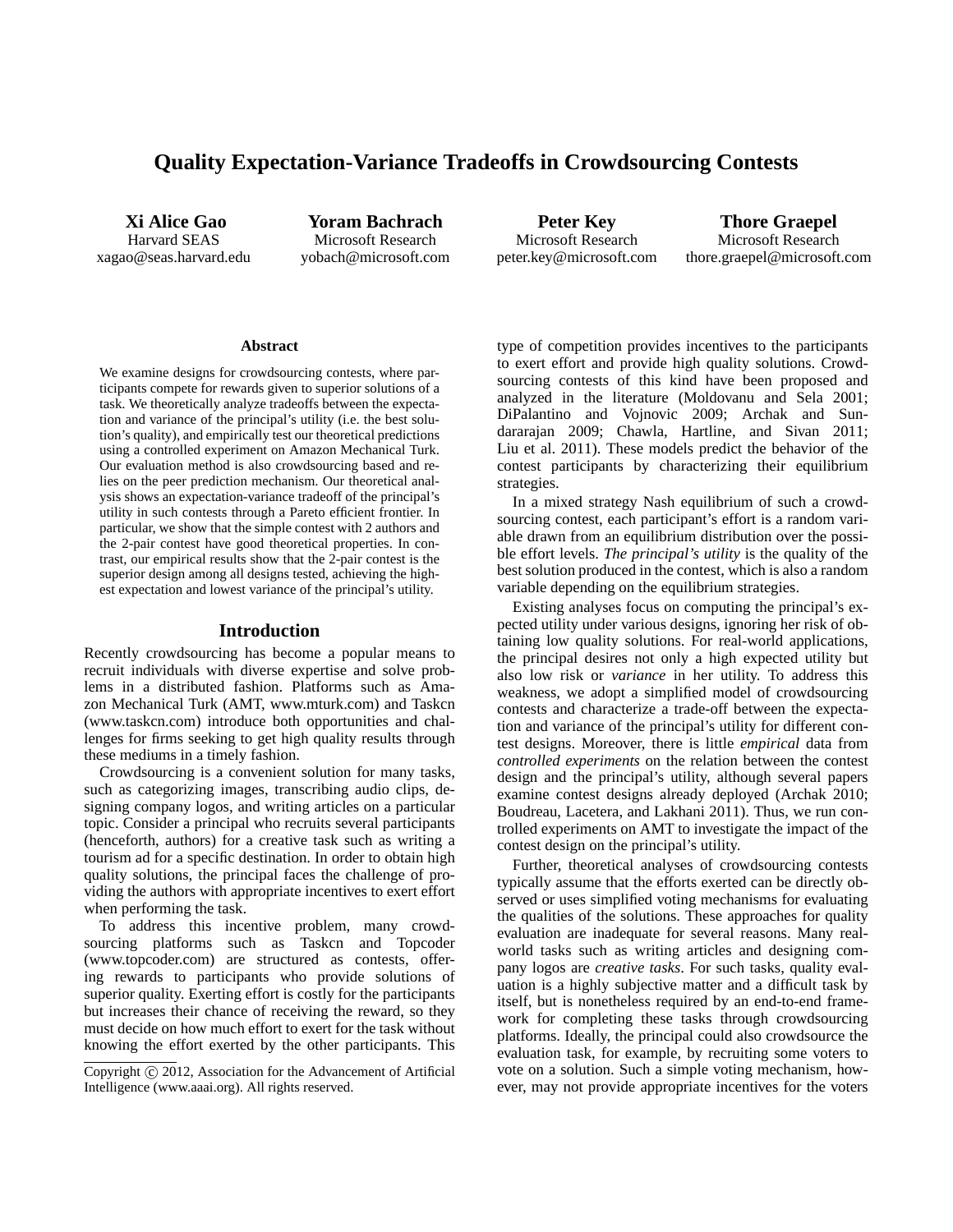to report their opinions honestly. To this end, we propose to use an existing mechanism, called *the peer prediction method*, to elicit honest subjective feedback from the participants (henceforth, critics) about the qualities of the solutions (Prelec 2004; Miller, Resnick, and Zeckhauser 2005; Witkowski and Parkes 2012). Such methods have attractive theoretical truthfulness guarantees. We use the term *authorcritic framework* to refer to an end-to-end system, which incorporates the crowdsourcing contest for collecting solutions and the peer prediction method for quality evaluation. We implement this end-to-end system on AMT and empirically examine the principal's expected utility and risk under different contest designs through a controlled experiment, comparing our findings with the theoretical predictions.

### **Preliminaries and Related Work**

Several game theoretic models have been proposed for analyzing the behavior of participants in contests by modeling these contests as all-pay auctions (Moldovanu and Sela 2001; DiPalantino and Vojnovic 2009; Archak and Sundararajan 2009; Chawla, Hartline, and Sivan 2011; Liu et al. 2011; Siegel 2009). As opposed to such analysis, we focus not only on the expectation of the principal's utility but also on its variance, and the trade-offs between the two.

Behavior in contest settings has also been studied empirically, mostly using real-world datasets based on deployed mechanisms already running "in the field" (Archak 2010; Boudreau, Lacetera, and Lakhani 2011), rather than through controlled experiments. In contrast, we verify our theoretical predictions through a controlled experiment, which involves completing and evaluating the solution to a creative task in a crowdsourcing environment. Also, empirical studies of allpay auctions such as (Gneezy and Smorodinsky 2006) may shed some light on participant behavior in these contests.

Our experimental methodology builds on *peer prediction methods* for evaluating the quality of solutions to the creative task. Such methods were proposed to elicit honest subjective feedback from users about their experiences with products of unknown quality (Miller, Resnick, and Zeckhauser 2005). Since the true subjective opinion is neither observable nor verifiable, peer prediction methods reward participants based on the correlation between their reported opinions to induce a truthful equilibrium outcome. Among variants of the initial peer prediction method (Miller, Resnick, and Zeckhauser 2005; Prelec 2004; Jurca and Faltings 2005; 2007; 2009; Witkowski and Parkes 2012), we adopt the one proposed by Witkowski and Parkes (2012) (WP), which has several advantages such as not relying on the common knowledge assumption, requiring only a finite number of participants, and being individually rational.

We apply the WP method as follows. For each solution, we assume that a critic receives the  $h$  (high) signal if the quality of the solution exceeds her prior expectation and that she receives the l (low) signal otherwise. *Before* examining the solution, critic  $i$  is asked to report her belief of the expected quality of the solution, denoted by  $p_1^i \in [0, 1]$ . Then, after reading the solution and deciding whether its quality exceeded her prior expectation or not (i.e. whether she received a  $h$  or  $l$  signal), critic  $i$  is asked to report her updated

belief of the quality, denoted as  $p_2^i \in [0,1]$ . The second report  $p_2^i$  is a prediction of the likelihood that another random critic receives a  $h$  signal by reading the solution. Given the two belief reports, we infer that critic  $i$  received the  $h$  signal if  $p_2^i > p_1^i$ , and that she received the l signal if  $p_2^i < p_1^i$ . The payment of critic i depends on her two belief reports and on the signal received by another random critic  $r(i)$  evaluating the same solution. If critic  $r(i)$  received the h signal, then the payment of critic *i* is  $\sum_{j=1,2}^{\infty} (2p_j^i - (p_j^i)^2)$ . Oth-P erwise, if critic  $r(i)$  received the l signal, critic i is paid  $j=1,2(1-(p_j^i)^2)$ . The overall rating of a solution is the fraction of h signals from among all the inferred signals. Witkowski and Parkes (2012) showed that for the above payment rules, truthful reporting is a Bayesian Nash equilibrium, making this method an incentive compatible mechanism.

## **The Principal's Utility — Expectation-Variance Tradeoffs**

We study how different contest designs affect the principal's utility. We use some simplifying assumptions to make our theoretical analysis feasible. First, in contrast to some contest models, we assume that all authors are of equal skill, and that the quality of the solution produced by each author is equal to the amount of effort she exerted to produce the solution (see (DiPalantino and Vojnovic 2009) for a model with different skill levels). We thus refer to the effort exerted for a solution and the quality of the solution interchangeably. We also assume that the principal has a blackbox which can be used to accurately determine the relative qualities of solutions. For the empirical analysis we use the WP method (Witkowski and Parkes 2012) as an implementation of such a black-box.

#### **Simple Contest**

Consider the simple contest described as follows. A principal recruits  $n$  authors to produce solutions to a task in a simple contest and offers a single reward  $m$  for the solution of the highest quality. In this contest, author  $i$  chooses to exert a certain amount of effort  $e_i$ , which is measured in the same monetary units as the reward. Each author must exert a non-negative amount of effort, and no rational author would exert more effort than the reward  $m$ . The participant who exerted the most effort, i.e.  $\arg \max_i e_i$ , wins the contest, gets the reward m, and obtains a utility of  $m - e_i$ , whereas any other losing author j has a utility of  $-e_j$ . Since the exerted effort cannot be recovered, this crowdsourcing contest is essentially an "all-pay" auction. The principal who runs the contest is interested in the best possible solution to the task at hand, and chooses the best solution, so her utility is  $\max_i e_i$ . Note that this is different from an all-pay auction in which the utility of the auctioneer is the sum of the bids made by the participants.

For this simple contest, it is easy to see that a pure strategy Nash equilibrium does not exist. Thus, we characterize a symmetric mixed Nash equilibrium of this simple contest and analyze the principal's utility.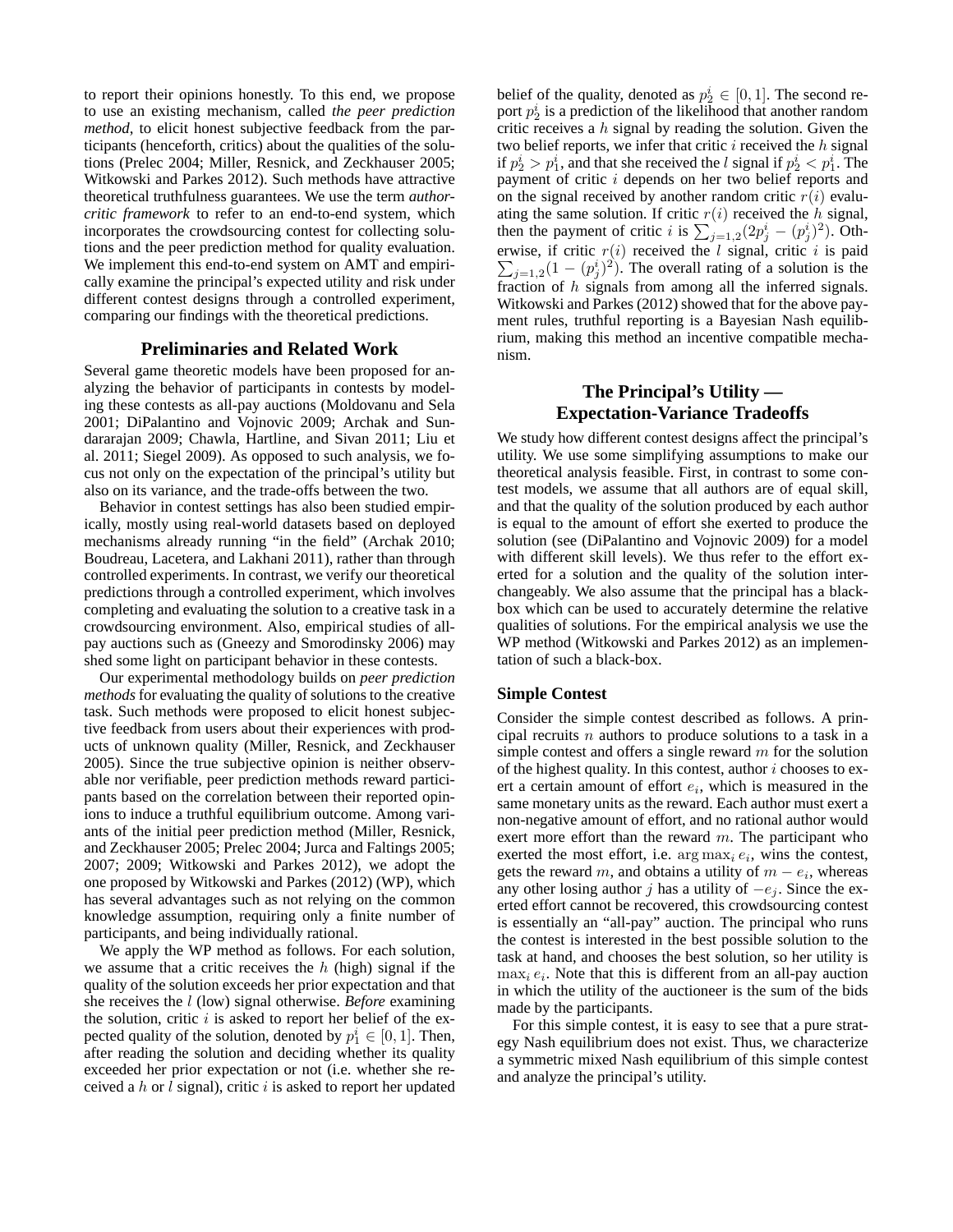**Theorem 1.** *For the simple contest with* n *authors, there exists a symmetric Nash equilibrium where each author plays the same mixed strategy with full support over* [0, m] *given by the cumulative distribution function (CDF):*

$$
F(x) = \left(\frac{x}{m}\right)^{\frac{1}{n-1}}\tag{1}
$$

*Proof.* For  $x \in [0, m]$ , let  $F(x)$  and  $f(x)$  denote the cumulative distribution function (CDF) and the probability density function (PDF) of the mixed strategy. The expected payoff for exerting effort  $x \in [0, m]$  is  $u(x) = F(x)^{n-1}m - x$ .

In a mixed strategy Nash equilibrium, the expected payoff of each author to exert any amount of effort  $x \in [0, m]$  is the same. Thus, we have  $u(x) = c, \forall x \in [0, m]$ , for a constant c. Then applying the fact that  $F(m) = 1$  since  $F(x)$  is a valid cumulative distribution function, we can derive that  $c = 0$ .

Therefore, at this symmetric Nash equilibrium, each author's mixed strategy has the CDF:

$$
F(x) = \left(\frac{x}{m}\right)^{\frac{1}{n-1}}
$$

At the symmetric equilibrium given in Theorem 1, the principal's utility is the best solution's quality, which is a random variable drawn from a distribution depending on the equilibrium mixed strategies. In Theorem 2, we derive expressions for the expectation and the variance of the principal's utility.

**Theorem 2.** *Under the symmetric equilibrium in Theorem 1, the expectation and the variance of the quality of the best solution are:*

$$
E(X_1) = \frac{mn}{2n - 1} \tag{2}
$$

$$
V(X_1) = \frac{m^2 n(n-1)^2}{(3n-2)(2n-1)^2}
$$
 (3)

*Proof.* Let  $X_1$  be the random variable for principal's utility with a PDF  $f_{\text{max}}(x)$  and a CDF  $F_{\text{max}}(x)$ . Then we can derive the expectation  $E(X_1)$  and the variance  $V(X_1)$  as follows:

$$
F_{\max}(x) = F(x)^n = \left(\frac{x}{m}\right)^{\frac{n}{n-1}}
$$
  
\n
$$
f_{\max}(x) = \frac{d}{dx} F_{\max}(x) = \frac{n}{m(n-1)} \left(\frac{x}{m}\right)^{\frac{1}{n-1}}
$$
  
\n
$$
E(X_1) = \int_0^m x f_{\max}(x) dx = \frac{mn}{2n-1}
$$
  
\n
$$
V(X_1) = \int_0^m (x - E(X_1))^2 f_{\max}(x) dx
$$
  
\n
$$
= \frac{m^2 n(n-1)^2}{(3n-2)(2n-1)^2}
$$

Surprisingly, by equation (2), as the number of authors approaches infinity, the *expectation* of the principal's utility decreases and approaches  $\frac{m}{2}$ . By equation (3), the *variance* of the principal's utility, equivalently the principal's risk, increases and approaches  $\frac{m^2}{12}$  as the number of authors approaches infinity.

Intuitively, as the number of authors increases, for a fixed mixed strategy, the probability for each author to win decreases. Therefore, at the symmetric equilibrium, the mixed strategy of each author becomes skewed, putting more probability mass on exerting less effort. The expectation decreases because the effect of the skewing outweighs the effect of having more authors.

For a simple crowdsourcing contest with  $n$  authors, our analysis shows that the optimal design, both in terms of maximizing expectation and minimizing variance, is recruiting 2 authors, achieving an expected utility of  $\frac{2m}{3}$  for the principal. However, the variance  $\frac{m^2}{18}$  is quite large, resulting in high risk for the principal who desires a good guarantee for the quality she would obtain. We now explore alternative designs that can potentially achieve a lower variance.

#### **Alternative Contest Designs**

Suppose the principal has a fixed budget of  $m = 1$  wlog. The principal's objective is to design the contest so as to maximize the expectation and to minimize the variance of the principal's utility. We say that a design A Pareto dominates design  $B$  if design  $A$  offers both a higher expectation and a lower variance. We wish to find an efficient frontier on which improving either the expectation or the variance must require sacrificing the other. We visualize our results on a scatter plot, where each point represents a specific design; its X-value is the *expectation* of the principal's utility and its Y-value is the *variance*. In the plot, we seek points in the bottom right corner, with high expectation and low variance.

**Design 1: Simple Contest with \$1 budget:** For all simple contests with budget  $m = 1$ , by Theorem 2, the pair contest  $(n = 2)$  achieves the highest expectation  $\frac{2}{3}$  and the lowest variance  $\frac{1}{18}$  of the principal's utility, giving a single point on the efficient frontier.

Inspired by the above analysis, we consider the following design of dividing a total of  $n$  authors into equal sized groups each containing a small number of authors. Having a small number of authors in each group induces the authors to put more probability on higher effort levels. However, the maximum possible effort for each author is also smaller since the reward for each group is smaller. Below we examine how this design will affect the expectation and the variance of the principal's utility.

**Design 2: Contests of groups of** k **authors:** Let the principal divide *n* authors into  $\frac{n}{k}$  groups of size *k* (assuming  $1 < k < n$  and n divides k) and offer a reward  $\frac{k}{n}$  to the best solution in each group. This design essentially groups  $\frac{n}{k}$  simple contests of k authors together while keeping a unit budget. By Theorem 1, at a symmetric equilibrium, each au-

 $\Box$ 

 $\Box$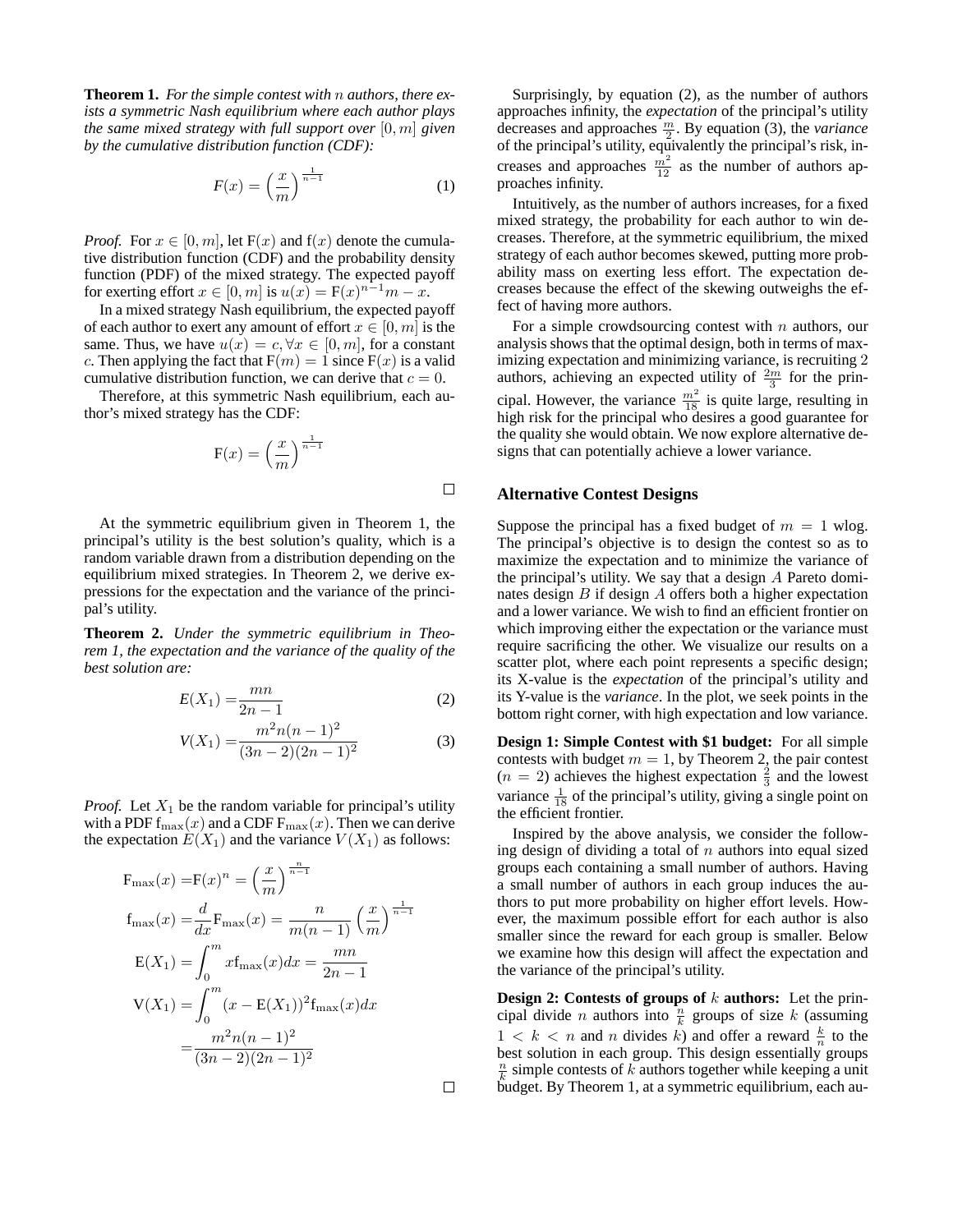thor plays a mixed strategy over  $[0, \frac{k}{n}]$  with CDF:

$$
F(x) = \left(\frac{nx}{k}\right)^{\frac{1}{k-1}}\tag{4}
$$

Denote by  $X_2$  the random variable for the principal's utility. The expectation and the variance of  $X_2$  are:

$$
E(X_2) = \frac{k}{n+k-1} = O\left(\frac{1}{n}\right)
$$
  

$$
V(X_2) = \frac{k^2(k-1)^2}{n(n+k-1)^2(n+2k-2)} = O\left(\frac{1}{n^4}\right)
$$

As  $n \to \infty$ , the expectation and variance approach 0 on the order of  $\frac{1}{n}$  and  $\frac{1}{n^4}$  respectively. Among all such contests, the contest with groups of 2 authors  $(k = 2)$  dominate the rest as they achieve both higher expectation and lower variance. Note that the pair contest  $(n = 2)$  and the 2-pair contest ( $n = 4$ ) achieve relatively high expected utility for the principal, but neither of them Pareto dominates the other. We now focus on contests with 2 or 4 authors and characterize an efficient frontier by varying the reward rules.

**Design 3: Varying rewards of 2 sub-contests:** Consider recruiting 4 authors and running 2 contests A and B with 2 authors in each. Let contest A and B offer rewards of r and  $1-r$  respectively. Without loss of generality, we assume  $r \in$ [0.5, 1]. Let  $X_3$  denote the random variable of the principal's utility. The expectation and variance of  $X_3$  are:

$$
E(X_3) = \int_0^{1-r} \frac{4}{r^2(1-r)^2} x^4 dx + \int_{1-r}^r \frac{2}{r^2} x^2 dx
$$
  

$$
V(X_3) = \int_0^{1-r} (x - E(X_3))^2 \frac{4}{r^2(1-r)^2} x^3 dx
$$
  

$$
+ \int_{1-r}^r (x - E(X_3))^2 \frac{2}{r^2} x dx
$$

Numerical calculations for this design show that both expectation and variance increase as  $r$  increases from  $0.5$  to  $1$ . In Figure 1, the relationship follows a concave curve.

**Design 4: Two-phase contest with 4 authors:** Consider a contest with 2 pairs of authors in which the reward is determined in two phases. After every author submits an entry, in the first phase, each pair of authors competes for a reward of  $\frac{r}{2}$ . Then in the second phase, the best solution among all gets a reward of  $1 - r$ . Note that the quad contest (design 1 with  $n = 4$ ) and the 2-pair contest are extreme cases of this design for  $r = 0$  and  $r = 1$  respectively. We find the symmetric equilibrium for this contest.

**Theorem 3.** *At a symmetric equilibrium of the two-phase contest, the CDF* F(x) *of the mixed strategy of each author is the solution to the following equation*

$$
(1 - r)F(x)^3 + \frac{r}{2}F(x) = x \tag{5}
$$

*Proof.* At a symmetric equilibrium of this game, we use  $F(x)$  to denote the CDF of each author's mixed strategy over  $[0, 1-\frac{r}{2}]$ . By writing out the expression of each author's utility function in terms of the effort exerted and applying the definition of a CDF, we can derive the implicit expression for  $F(x)$  given in equation 5. The derivation is similar to the one used in Theorem 1 and we omit the derivation here.  $\Box$ 

For each  $r \in [0, 1]$ , we can derive an explicit expression for the CDF of the mixed strategy. For example, when  $r =$  $\frac{1}{2}$ , the CDF of the mixed strategy is given below.

$$
F(x) = \sqrt[3]{x + \sqrt{x^2 + \frac{1}{216}}} - \sqrt[3]{-x + \sqrt{x^2 + \frac{1}{216}}}
$$
 (6)

This example shows that the explicit expression of  $F(x)$ is cumbersome to work with analytically. Thus, we resort to numerically computing the values of the variance and the expectation of the principal's utility. In the following formulas, let  $r \in [0, 1]$  and let  $X_4$  denote the random variable of the quality of the best solution.

$$
E(X_4) = \int_0^{1 - \frac{r}{2}} x \left( \frac{d}{dx} F(x)^4 \right) dx
$$
 (7)

$$
V(X_4) = \int_0^{1-\frac{r}{2}} (x - E(X_4))^2 \left(\frac{d}{dx} F(x)^4\right) dx \quad (8)
$$

Numerically calculations show that the expectation and the variance both increase as  $r$  decreases from 1 to 0. In Figure 1, the relationship appears to follow a convex curve.

#### **The Expectation-Variance Efficient Frontier**

Figure 1 shows the efficient frontier for the contests we analyzed. Each point represents a contest design. Every point on a line corresponds to a contest with particular parameters.





Figure 2: Point Z on the Expectation-Variance Frontier



Figure 1 shows that the curves for designs 3 and 4 intersect at a point, which we denote by Z. Figure 2 zooms in on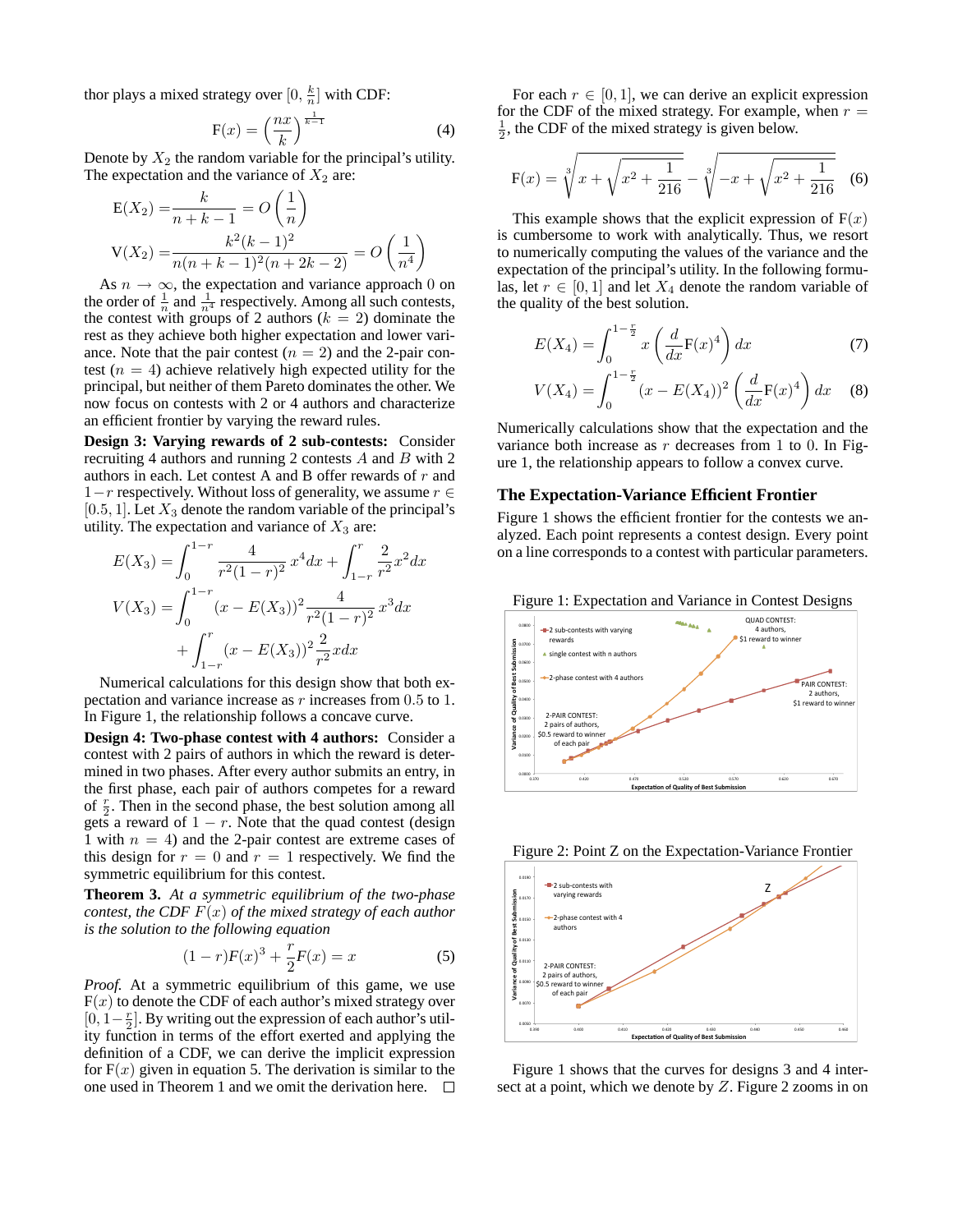the area around Z. The Pareto-efficient frontier consists of design 4 to the left of Z and design 3 to the right of Z.

**Summary of Theoretical Predictions:** In terms of the principal's expected utility alone, a simple contest with 2 authors dominates all other contest designs. When considering *both* the expectation and the variance of the principal's utility, as shown in Figure 2, the picture is more complicated. When the principal's expected utility is important, design 3 to the right and above  $Z$  is superior with the pair contest as the best design. However, when a low variance of the principal's utility is desired, design 4 to the left and below  $Z$  is superior with the 2-pair contest as the best design.  $<sup>1</sup>$ </sup>

## **Experiments on AMT**

We implemented the author-critic framework on AMT to compare contest designs and to test our theoretical predictions. To verify that the author-critic framework indeed allows the principal to collect high quality solutions, we compared the pair contest with a baseline design where a *constant* payment is offered for each author or critic task. Moreover, we compared the performances of the pair contest, the quad contest, and the 2-pair contest. Our analysis predicts that the pair contest achieves a higher expectation and a lower variance of the principal's utility than the quad contest, and that the 2-pair contest achieves a lower expectation and a lower variance than the pair and quad contest.

#### **Experimental Design**

The task we used was writing a short tourism ad for a city. Our tests were conducted on AMT, so a single author task was to write an ad, and a single critic task was to evaluate an ad. We varied the payment rules for the author tasks to test the theoretical predictions.

**Author Task Design** Authors were asked to write a short tourism ad for the city of New Orleans, USA or Nice, France, of no more than 600 characters (roughly 100 words). For the constant payment scheme, each author was paid a constant amount for any valid ad. We required a valid ad to be non-empty, original, written in English, relevant to the city specified, and following the length limit. For the contest schemes, each author was paid a base payment for completing the task, and a bonus payment was given to the ad winning the contest. Authors were told that 30 critics would evaluate each ad, and that the bonus would be given to an author if the critics evaluated it to be of the highest quality among all ads. The submitted ads were checked for their originality, and solutions with more than 20% of their content plagiarized from another website were rejected.

**Critic Task Design** Each critic task includes descriptions of a base payment for competing the task, the bonus payment rule based on the WP method (Witkowski and Parkes 2012) and multiple choice questions to implement the WP method. We briefly described how we collected the ads, then asked

each critic to provide their prior expectations regarding quality of ads in our pool, as a numerical value between 0 (lowest quality) and 10 (highest quality). Then we showed the ad to be evaluated, asked each critic whether reading this ad has changed her opinion regarding the quality of ads in our pool, and asked her to provide a new numerical value representing her revised expectation of the quality of ads in our pool. Then the quality of each ad was computed to be the fraction of critics who increased their expectation of the quality of our ads by reading the ad.

## **Pair Contest versus Constant Payment**

We first compared the pair contest with the constant payment scheme. We used the city of New Orleans, USA as our destination. The budget for each chosen ad was fixed to be \$2. For the constant payment scheme, each of 16 authors from AMT were paid \$2 as long as he/she submitted a valid ad. For the pair contest, 32 authors were randomly divided into 16 pairs. Each author was awarded a base payment \$0.4 for submitting a valid  $ad^2$ . Each of the 48 submitted ads was evaluated by 30 critics. The winner of each pair contest was paid a bonus of \$1.2. A basic game theoretic analysis predicts that authors would exert no effort in the constant payment scheme and would exert a positive amount of effort in the pair contest.

**Results:** Our results show that the pair contest achieved significantly higher expected utility for the principal by Wilcoxon's rank-sum test (MWM-test) ( $p < 1\%$ ) and significantly different variance of the principal's utility by Levene's test ( $p < 2\%$ ) than the constant payment scheme. This suggests that even the simple pair contest scheme can effectively incentivize authors to exert higher effort than a constant payment scheme. However, our results are much less extreme than the theoretical prediction that authors would exert no effort in the constant payment scheme.

Our observations suggest that a sense of "work ethics" strongly influences the behaviors of many workers on AMT (Turkers), similarly to psychological effects described in (Kittur, Chi, and Suh 2008; Paolacci, Chandler, and Ipeirotis 2010). Even for a constant payment, many Turkers submitted ads of considerable quality, and several critics commented that the authors of ads of poor quality did not perform their tasks reasonably and did not deserve to be paid. Consequently, it is reasonable to expect the Turkers' behaviors not to conform to extreme game theoretic predictions.

## **Pair Contest versus Quad Contest**

We now examine the effects of varying the number of authors on the principal's utility in a simple  $n$ -author contest. We compared the performance of the pair and quad contests for the city of Nice, France. For the pair contest, 40 authors were randomly divided into 20 pairs. For the quad contest,

<sup>&</sup>lt;sup>1</sup>For our efficient frontier, we focused on symmetric equilibria of symmetric contests with 2 or 4 authors. There are few designs falling in this class. Contests with *more authors* may be more efficient, especially for non-symmetric contests and non-symmetric equilibria. This is an interesting direction for future research.

 $2$ We initially aimed to pay the entire \$2 amount only as a bonus to the winner of the contest. However, under this payment scheme it turned out impossible to recruit authors, so we had to allocate some of the \$2 budget for an ad to a base payment.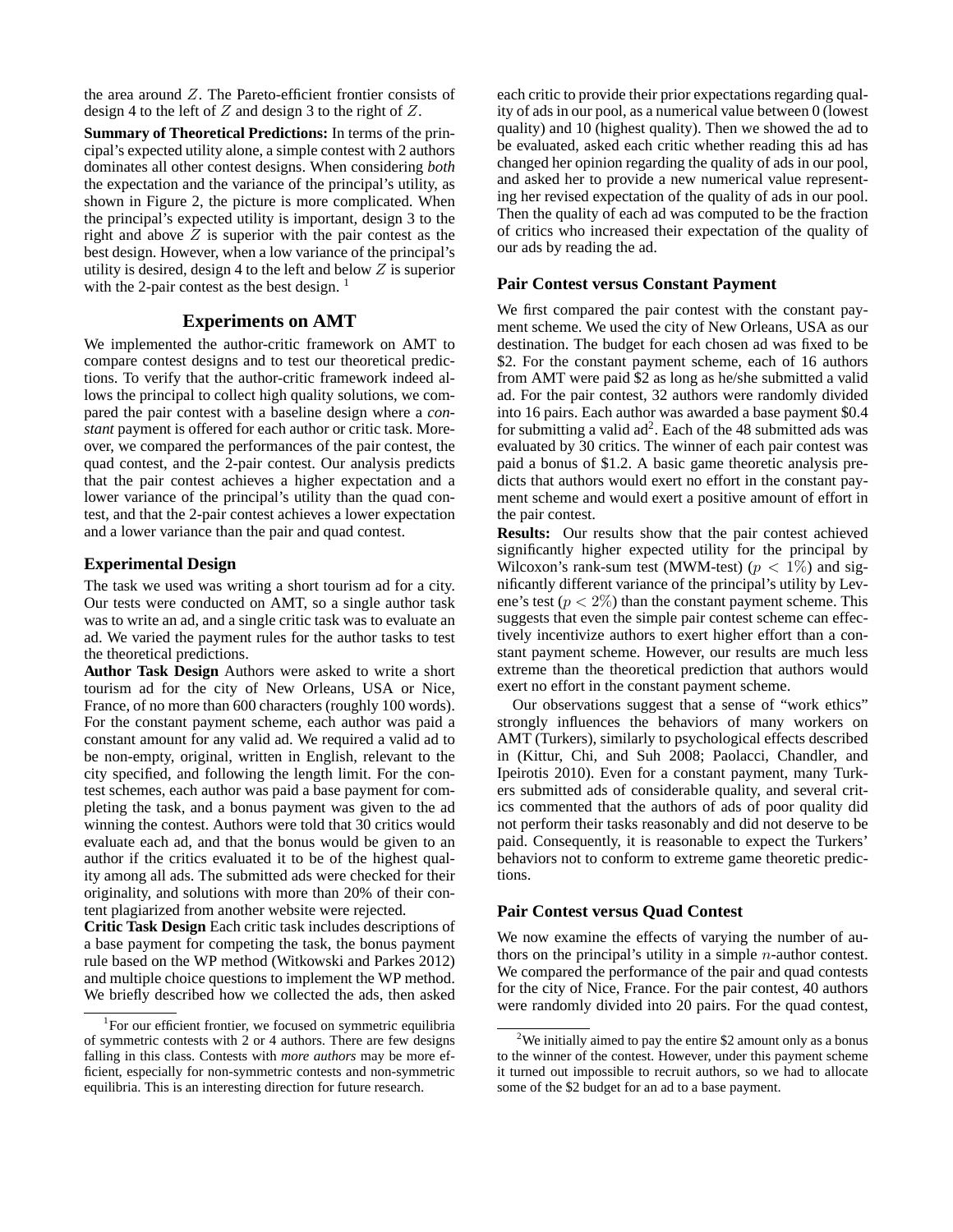80 authors were randomly divided into 20 groups of 4 authors each. In both schemes, each author was awarded a base payment of \$0.6 for submitting a valid ad. The winner of each pair/quad contest was paid a bonus of \$0.8. Each of the 120 submitted ads was evaluated by 30 critics. The bonus for each winner is the same, so our theoretical analysis predicts that the principal's expected utility in the quad contest would be lower than that of the pair contest.

**Results:** Surprisingly, the principal's expected utility of 0.8617 in the quad contest was significantly *higher* than 0.7725 in the pair contest, by MWM-test  $(p < 1\%)^3$ . Further, the variance 0.0107 of the principal's utility in the pair contest is higher than the variance 0.0053 in the quad contest, but the difference is not statistically significant by Levene's test ( $p > 10\%$ ). These results contradict our theoretical predictions that the pair contest would outperform the quad contest in terms of the principal's utility. This may due to the relationship between psychological pressure, which depends on the number of competing authors, and performance (Baumeister 1984; Lewis and Linder 1997; Beilock et al. 2004). Further research is required to better characterize this effect and determine the optimal contest structure in practice.

### **2-Pair Contest versus Pair and Quad Contests**

We evaluated the 2-pair contest against the pair and quad contests for the city of Nice, France. We divided 80 authors into 20 groups of 4 people each, and each group participated in a 2-pair contest. Each author was paid \$0.6 for submitting a valid ad. Each group of 4 authors was divided into 2 pairs, and the winner of each pair was paid a bonus of \$0.4. Then, the best ad among the 4 was chosen as the winning ad, though no additional bonus was awarded. Each of the 80 submitted ads was evaluated by 30 critics. Our theoretical analysis predicts that the 2-pair contest would achieve lower expectation and lower variance of the principal's utility than either the pair contest or the quad contest.

**Results:** The 2-pair contest achieved a expectation of 0.9 and a variance of 0.002 of the principal's utility. By the MWM-test, the expectation of 0.9 in the 2-pair contest is significantly higher than the expectation of 0.7725 in the pair contest ( $p < 1\%$ ). Also, MWM-test shows that the expectation of 0.9 in the 2-pair contest is significantly higher than that of the quad contest ( $p < 5\%$ ). The variance of 0.002 in the 2-pair contest is significantly lower than the variance of 0.0107 in the pair contest ( $p < 1\%$ , Levene's test). However, the difference in the variances between the 2-pair contest and the quad contest is not significant ( $p > 10\%$ , Levene's test).

These results suggest that the 2-pair contest is superior to the pair contest, as it achieves higher expectation and lower variance. There is also evidence suggesting that the 2-pair contest is slightly better than the quad contest, though the difference in the variance is not statistically significant. Thus, the 2-pair contest appears to be the best design of all those empirically evaluated.

## **Conclusions**

We theoretically and empirically analyze the author-critic framework based on crowdsourcing contests and peer prediction methods. Our results show that such a scheme is a powerful crowdsourcing tool and outperforms designs offering constant payments. We theoretically characterize a tradeoff between the expectation and the variance the principal's utility for different contest designs. The Pareto efficient frontier shows that the pair contest achieves the highest expectation and the 2-pair contest achieves the lowest variance among all the designs analyzed.

However, our empirical study shows somewhat different results. Most notably, as opposed to the theoretical predictions, our empirical results suggest that increasing the number of contest participants beyond two may improve the principal's utility. Further, using the 2-pair contest achieves the highest expected utility for the principal of all the designs tested, as well as the lowest variance (significantly lower than that of the pair contest and comparable to that of the quad contest). Since both our theoretical and empirical results show that the 2-pair contest achieves a lower variance than the pair/quad contest, and our empirical results show that it achieves the highest expectation, we recommend using the 2-pair contest in practice.

Various factors may account for the differences between the theoretical and empirical results, such as psychological effects and task formulation issues (Kittur, Chi, and Suh 2008; Paolacci, Chandler, and Ipeirotis 2010) or Turkers' desire to reach a target earning (Horton and Chilton 2010), but further work is required to build a more satisfying and complete model. The reasonable quality obtained even in under constant payments indicates that some Turkers have a sense of "work ethics", compelling them to exert effort, even if this does not affect their payment. It also appears that Turkers' effort towards a task may depend on how enjoyable it is. There may be several groups of Turkers: those who exert a lot of effort with little regard to the bonus payment offered, and those who are more "rational" in the game theoretic sense and whose main motivation is monetary. Our author-critic framework is likely to increase the efforts exerted by the latter group and thus improve the quality of the results.

Many questions are also left open for future research. First, what contest structures will maximize the expectation and minimize the variance of the principal's utility in practice? Could models from behavioral game theory account for the differences between our theoretical and empirical results? What is the optimal peer prediction method to use in the author-critic framework? How do mergers and stable collusion schemes, such as those examined in (Huck, Konrad, and Muller 2002; Jost and Van der Velden 2006; Bachrach 2010; Bachrach, Key, and Zadimoghaddam 2010), affect our choice of optimal content design? Finally, are there crowdsourcing contests that improve the efficient expectationvariance frontier for the class of contests we analyzed?

 $3$ Note that this value differs from the principal's expected utility in the pair contest in the previous experiment. This may be due to selecting the city of Nice, France, rather than New Orleans.